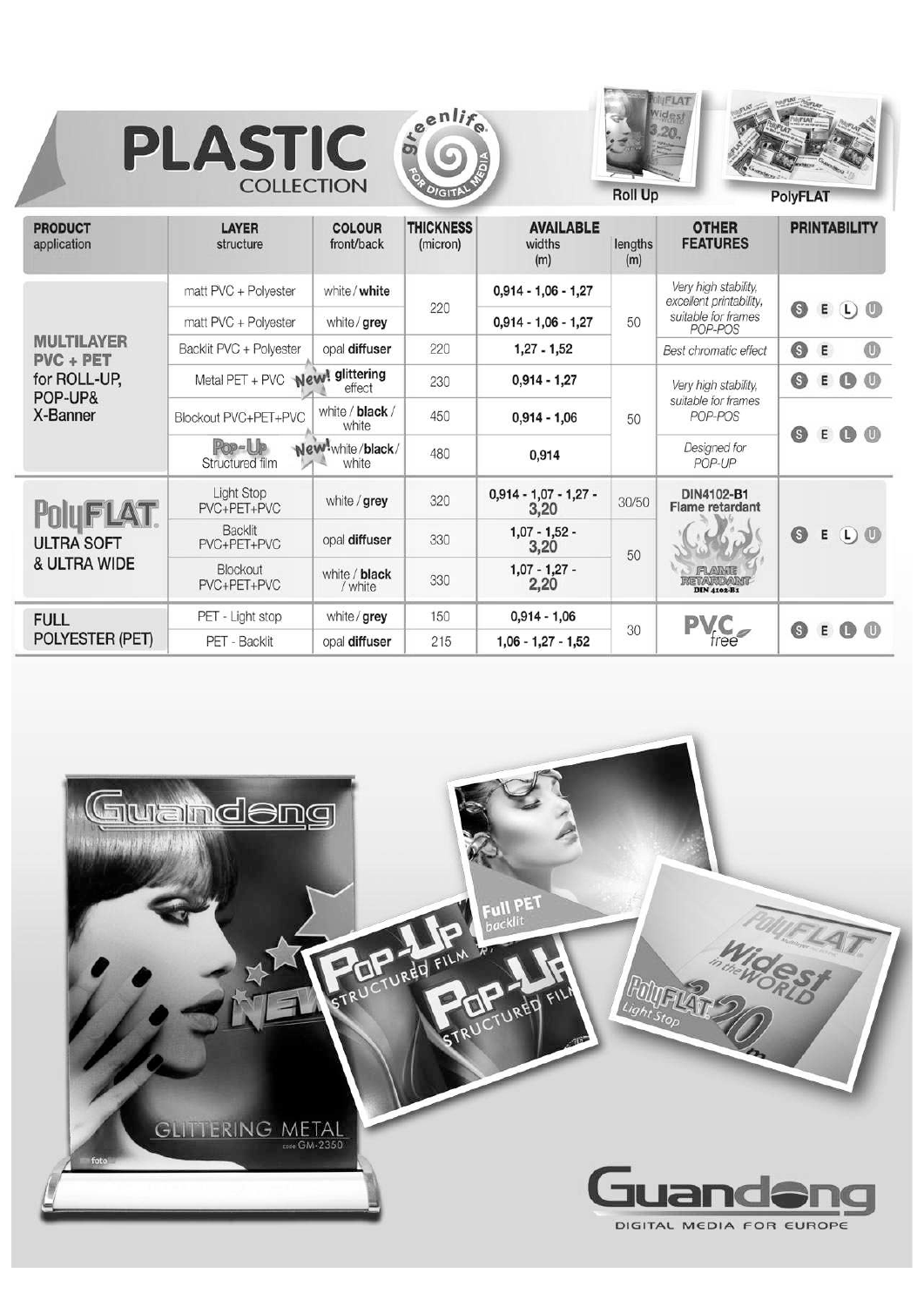|      | <b>Product</b><br>Prodotto               | Layer                                                         | <b>Thickness</b><br>Spessore<br>(micron) | <b>Product</b><br>code<br>Codice                               | <b>Width</b><br>Altezza (m) | Length<br>Lunghezza (m) | <b>Features</b><br>Caratteristiche                                                                                              | <b>Release</b><br>Liner                            | <b>Printability</b><br>Stampabilità |  |
|------|------------------------------------------|---------------------------------------------------------------|------------------------------------------|----------------------------------------------------------------|-----------------------------|-------------------------|---------------------------------------------------------------------------------------------------------------------------------|----------------------------------------------------|-------------------------------------|--|
|      | NARO-TACK Technology                     |                                                               |                                          |                                                                |                             |                         |                                                                                                                                 |                                                    |                                     |  |
|      | Nano-TACK                                | transparent PET                                               | 155                                      | NC-PET1530-13                                                  | 1,37                        | 30                      | designed for<br>all kinds of flat,<br>clean and<br>gloss surfaces<br>(glasses, vehicles,<br>screens, wall<br>furniture, metals) | 50 micron PET                                      | E L                                 |  |
|      | Technology                               | white PP                                                      | 175                                      | NW-PP1730-13                                                   |                             |                         |                                                                                                                                 | 75 micron PET                                      |                                     |  |
|      |                                          | transparent PET                                               | 95                                       | NSC-PET0930-13                                                 |                             | 30                      |                                                                                                                                 | 50 micron PET                                      | E L                                 |  |
|      | Nano-TACK<br><b>SuperFlex</b>            | white PET                                                     | 95                                       | NSW-PET0930-13                                                 | 1,37                        |                         |                                                                                                                                 |                                                    |                                     |  |
|      |                                          | bi-face PET                                                   | 95                                       | NBF-PET0930-13                                                 |                             |                         | special effect:<br>same bright effect<br>on both sides!!                                                                        | 38 micron PET                                      | IL I                                |  |
|      | <b>CLING &amp; Static Decoration</b>     |                                                               |                                          |                                                                |                             |                         |                                                                                                                                 |                                                    |                                     |  |
|      | <b>Cling Static</b>                      | white                                                         | 150                                      | CL-W15RTL                                                      |                             | 30                      | for temporary<br>applications<br>for signage,<br>pop notices,<br>display and vehicle<br>graphics                                | photograde liner<br>(120 gr)                       |                                     |  |
|      | <b>Gloss soft VINYL</b>                  | clear transparent                                             | 150                                      | CL-T15RTL                                                      | 1,06                        |                         |                                                                                                                                 |                                                    | E                                   |  |
|      | <b>Cling Tack</b><br><b>High Clarity</b> | ultra clear PVC,<br>low tack, conformable<br>& repositionable | 80                                       | HC-0830-12                                                     | 1,27                        | 30                      | designed for high<br>clarity applications                                                                                       | matt PET liner<br>$(100 \mu)$                      | E.<br> L                            |  |
|      | <b>Floor &amp; Wall Graphics</b>         |                                                               |                                          |                                                                |                             |                         |                                                                                                                                 |                                                    |                                     |  |
|      | <b>FLOOR</b><br>Graphic                  | disposable<br>layer -<br>clear transparent                    | 110                                      | FG-1150                                                        | $1,06 - 1,27$               | 50                      | short-term<br>floor applications,<br>tables, chairs<br>and wall furniture                                                       | PE coated paper<br>with a green<br>pattern (100gr) | Not for<br>printing                 |  |
| (10) | Protection layer                         | antislip layer -<br>transparent matt                          | 200                                      | FG-2050                                                        | $1,06 - 1,27$<br>$-1,52$    | 50                      | for indoor<br>shop centers                                                                                                      | kraft paper<br>$(120$ gsm $)$                      | <i>(lamination)</i><br>only)        |  |
|      | <b>FLOOR</b>                             | shop sign<br>printable layer                                  | 160                                      | RS-1630                                                        | $1,07-1,27$                 | 30                      | <b>INDOOR</b><br><b>APPLICATIONS</b><br>for shopping centers,<br>fairs, theaters, airports                                      | kraft paper                                        | E L                                 |  |
| (12) | Graphic<br>Print & GO                    | road sign -<br>high grip<br>printable composite               | 340                                      | RS-3415                                                        | 0,96                        | 15                      | <b>ROAD SIGN</b><br>(outdoor applications)<br>for private streets, gas<br>stations and parking lots                             | kraft paper                                        |                                     |  |
|      | E.<br>Printability:                      | IL<br>Eco-solvent                                             |                                          | Designed for Latex, tested on HP 300 series and Mimaki JV400LX |                             |                         | UV Curable                                                                                                                      |                                                    |                                     |  |
|      |                                          |                                                               |                                          |                                                                |                             |                         |                                                                                                                                 |                                                    |                                     |  |

MYVVI